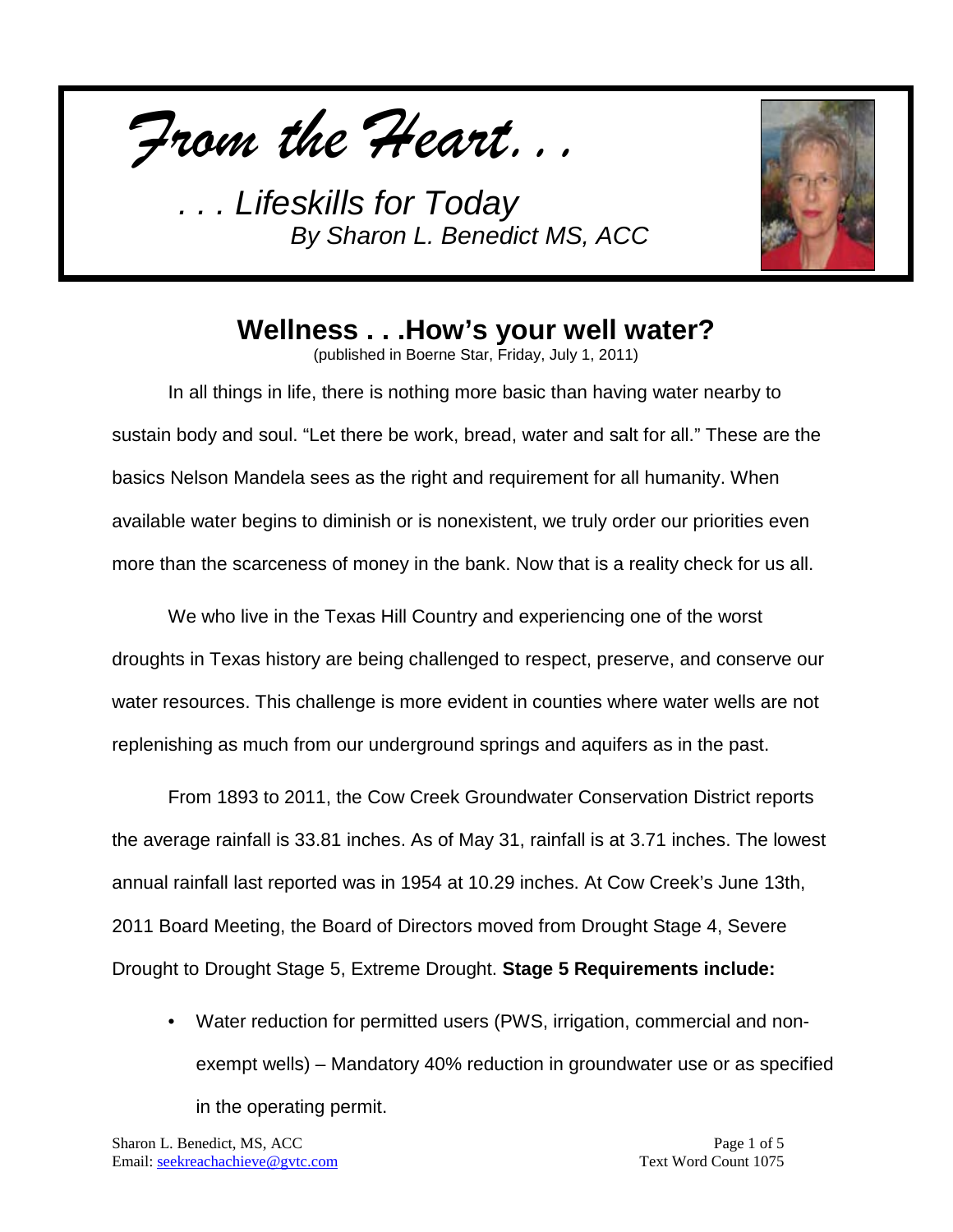- The conservation practices from Stage 4 shall remain in effect and mandatory in addition to the following.
- Irrigation of lawns and landscaped areas is limited to one day a week and shall be by means of hand-held hoses or hand-held buckets only. **No hoseend sprinklers or automatic sprinklers are allowed at any time.** Day of the Week Address ends with #--Monday 0 or 1, Tuesday 2 or 3, Wednesday 4 or 5, Thursday 6 or 7, Friday 8 or 9
- **No lawn and landscape irrigation shall be performed between the hours of 10:00 A.M. and 8:00 P.M.** No watering on weekends is allowed.
- Use of water from hydrants shall be limited to fire fighting, related activities, or other activities necessary to maintain public health, safety, and welfare.
- Use of groundwater for construction activities is prohibited, unless authorized by an operating permit.
- The irrigation of a domestic or home garden with groundwater shall be limited to an area of 5,000 square feet and shall be by means of drip irrigation, handheld hoses with a positive shut off device or hand-held buckets only.
- Leak-proof troughs shall be used to provide water for livestock.

As you can imagine, many home landscaping care routines have drastically changed. One saving grace are homes who have native plants able to survive more on their own than introduced varieties.

The EPA offers some general information about proper well construction and continued maintenance that are keys to the safety of your water supply. You can visit your state water-well contractor licensing agency, local health department, or local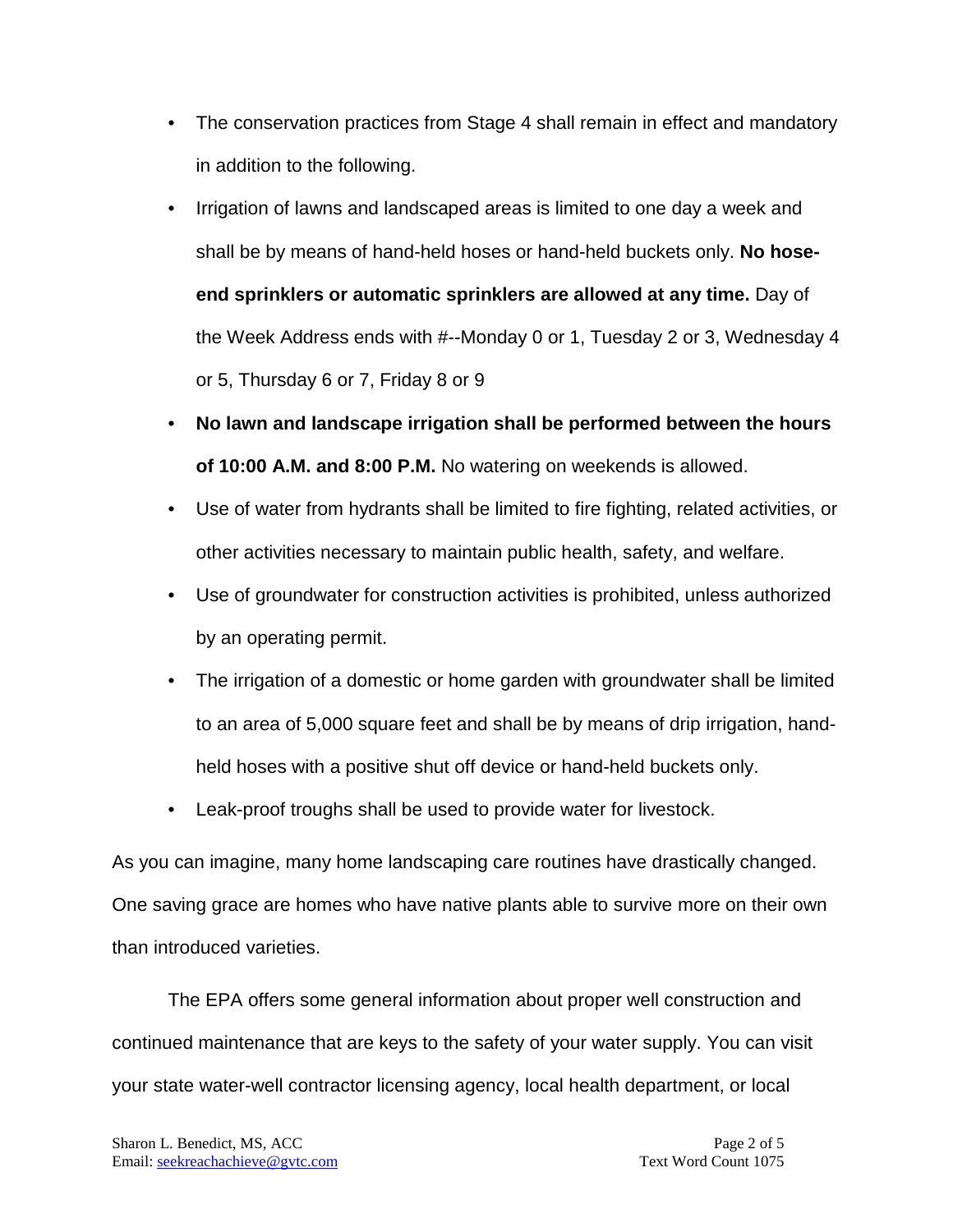water system professionals and installers who can provide information on well construction and how to handle rainwater flows, contamination risks, and well maintenance for your health and wellbeing. Make sure your ground water contractor is registered or licensed in your state, if required. If your state does not have a licensing/registration program contact the National Ground Water Association.

EPA states, "Many homeowners tend to forget the value of good maintenance until problems reach crisis levels. That can be expensive. It's better to maintain your well, find problems early, and correct them to protect your well's performance [and your health]. Keep up-to-date records of well installation and repairs plus pumping and water tests. Such records can help spot changes and possible problems with your water system. If you have problems, ask a local expert to check your well construction and maintenance records. He or she can see if your system is okay or needs work."

In addition, EPA advises us to be careful about storage and disposal of household and lawn care chemicals and wastes, and minimize the use of fertilizers and pesticides. Be sure to take steps to reduce erosion, prevent surface water runoff, and wastes from livestock, pets, and wildlife.

Here are key factors or concerns Cow Creek offers residents of the Texas Hill Country (having city water, water wells, and rainwater harvesting systems) to be aware of for their own health and conservation of water at home and workplace.

- 1. Quantity/availability during drought times
- 2. Sustainability
- 3. Water quality
- 4. Regional growth patterns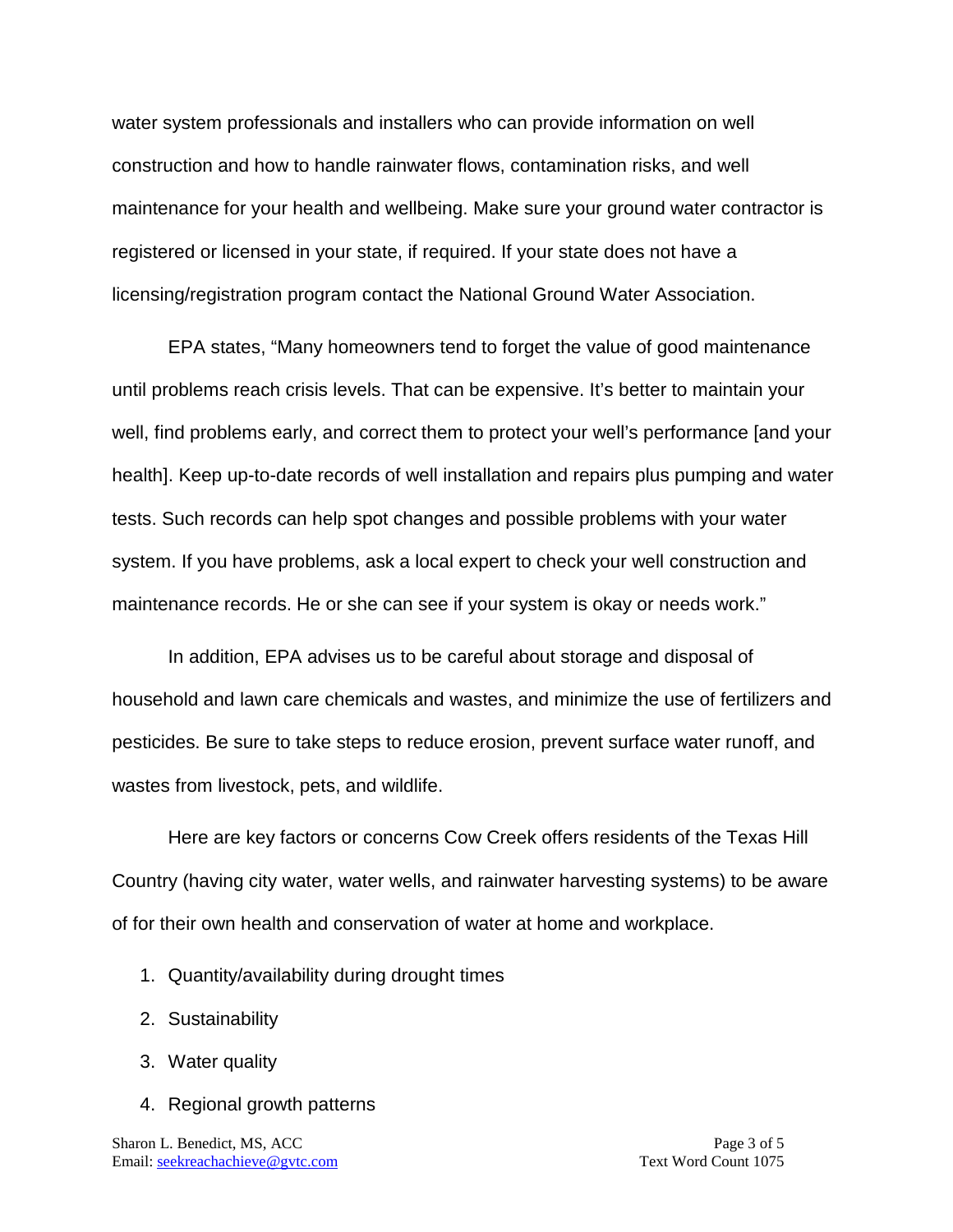According to Don Dietzmann, Cow Creek Treasurer, "these key factors are of paramount importance to entities that provide services," such as Cow Creek and utilities. The first two focus on usage by the individual homeowner and water well user. Usage is directly tied to the everyday habits of the homeowner. Often, we turn on the water faucet and expect to get clean water to drink and to use as much as we want. Making daily changes in the use of our resources is not always an easy task particularly as they challenge our comfort zone right in our own homes and lifestyle.

With limited resources, Don encourages us all to modify our usage and become better stewards of those resources in both abundance and scarcity. Don believes "generational education" is vitally needed to encourage good stewardship, design a sustainable growth plan, and then manage it well. He considers rainwater harvesting systems a great alternative or solution for homeowners now and in the future. This is particularly important as our estimated area population may double within the next ten years. As homeowners, we all will then be helping ourselves have "well-ness" for the long term. We will also be helping our service providers maintain quantity/availability during drought times, sustainability, water quality, and reliable water resources that support regional growth patterns.

To become an informed resident for the wellbeing of your family and community, here are some website links to check out. During the heat of the summer, help keep the water flowing and stay well with clean water for body and soul.

#### **General Information:**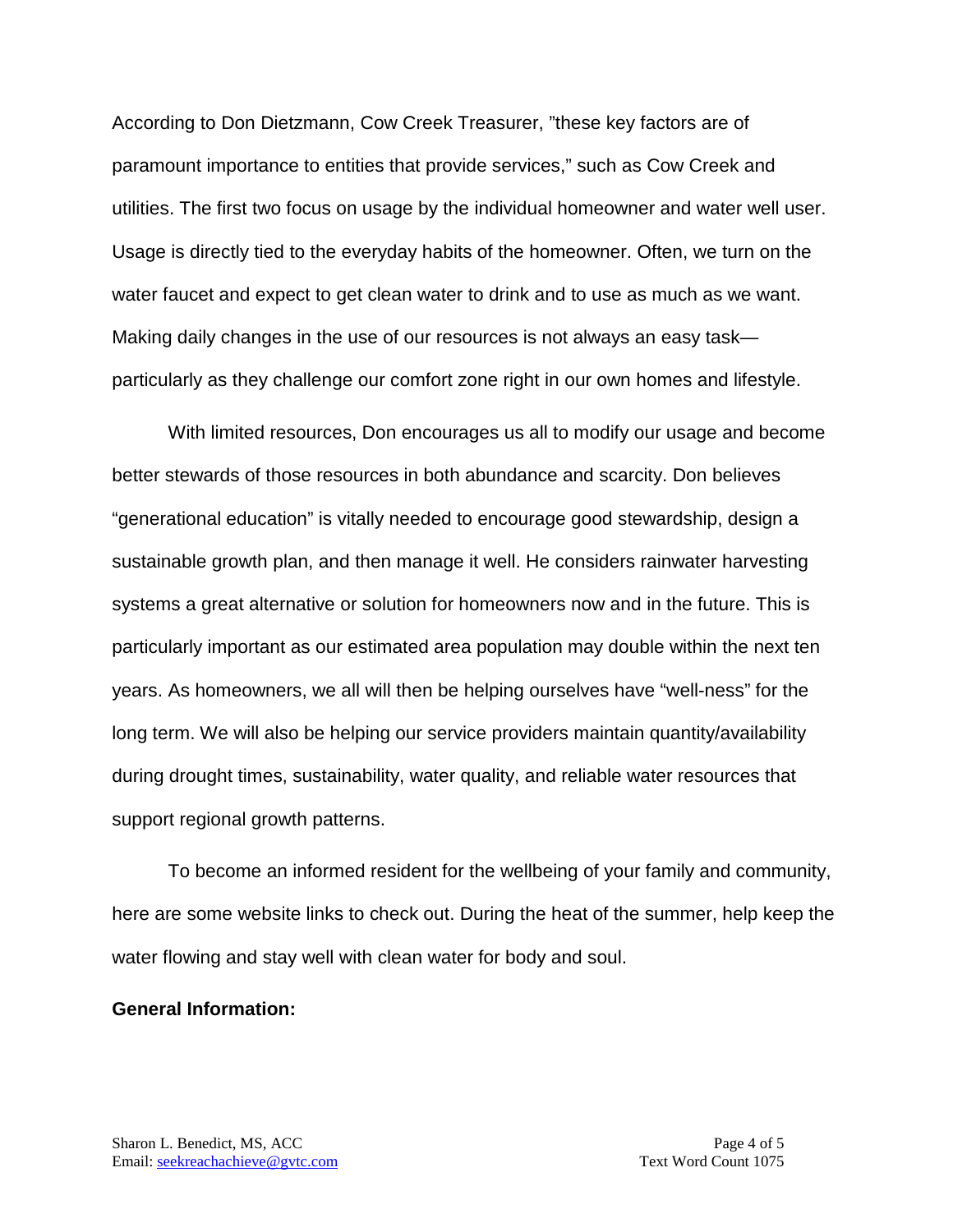EPA, Private Drinking Water Wells, [http://water.epa.gov/drink/info/well/index.cfm,](http://water.epa.gov/drink/info/well/index.cfm)

[http://epa.gov/safewater/privatewells/pdfs/household\\_wells.pdf,](http://epa.gov/safewater/privatewells/pdfs/household_wells.pdf)

<http://water.epa.gov/drink/info/well/whereyoulive.cfm>

EPA Water Consumer Information,<http://water.epa.gov/drink/info/index.cfm>

CDC Private Ground Water Wells,

<http://www.cdc.gov/healthywater/drinking/private/wells/>

Keeping Your Drinking Water Safe,

[http://homebuying.about.com/cs/privatewells/a/safe\\_water.htm](http://homebuying.about.com/cs/privatewells/a/safe_water.htm)

#### **Information Specific to Texas Hill Country:**

Cow Creek Groundwater Conservation District, [http://www.ccgcd.org/,](http://www.ccgcd.org/)

[http://www.ccgcd.org/Public%20Notice/CCGCD\\_PressRelease\\_06152011.pdf,](http://www.ccgcd.org/Public%20Notice/CCGCD_PressRelease_06152011.pdf)

*\*\*\*\*\*\**

*Sharon L. Benedict, MS, ACC, is a certified life/wellness coach-consultant, specializing in lifeskills, wellness, and creative arts development for individuals, businesses and organizations [\(www.harvestenterprises-sra.com\)](http://www.harvestenterprises-sra.com/).She welcomes your questions and comments and can be contacted at [seekreachachieve@gvtc.com.](mailto:seekreachachieve@gvtc.com)*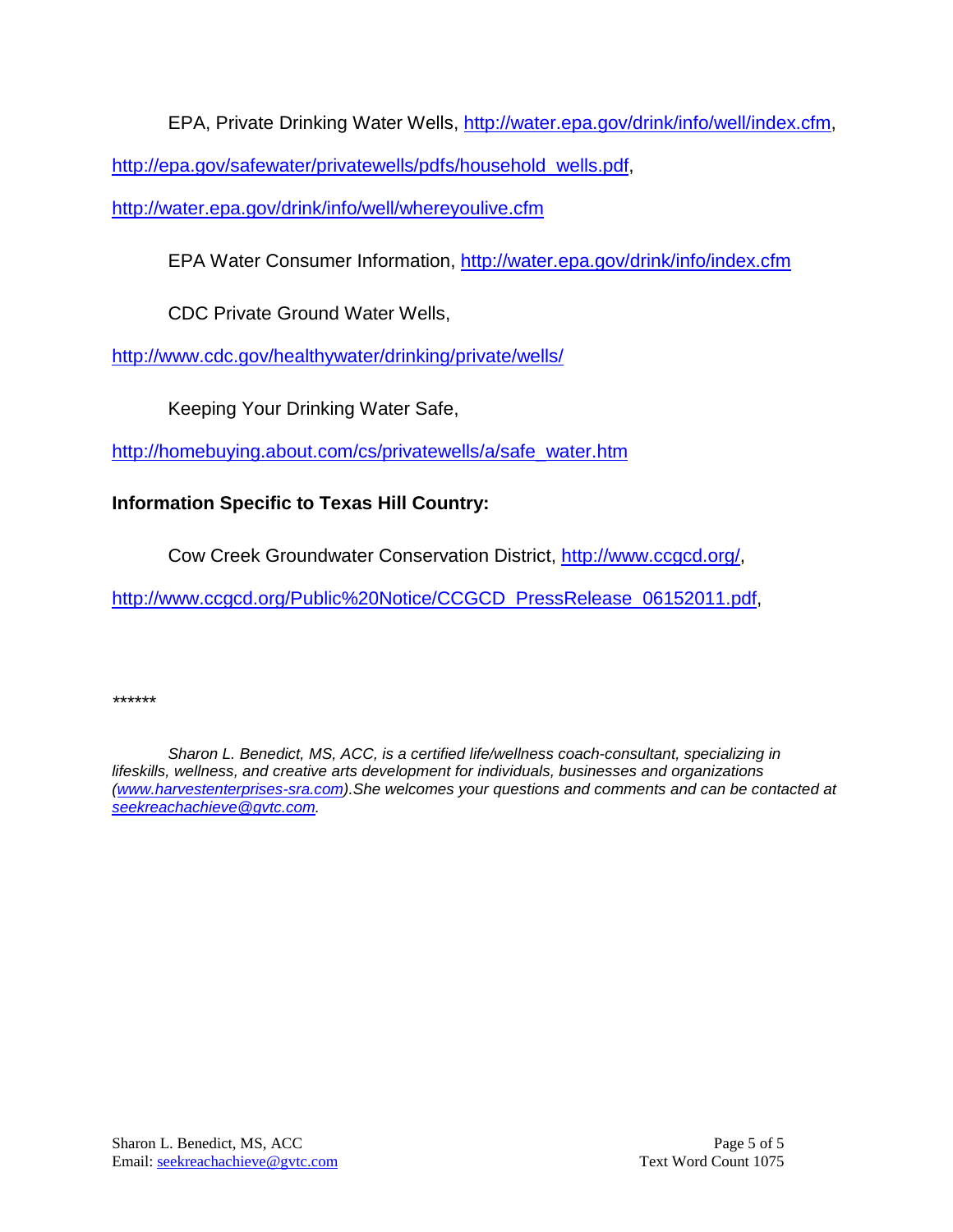*From the Heart...*



# **Wellness . . .a "weighty" topic**

(published in Boerne Star, Friday, July 8, 2011)

"Now there are more overweight people in America than average-weight people. So overweight people are now average. Which means you've met your New Year's resolution." One can never pass up a Jay Leno zinger. It's always good to have a laugh about ourselves and that "weighty" topic. Yet, it's not very funny for the 36.6% of Americans who are overweight and 26.5% who are obese (CDC, 2009).

The 2008 medical care costs alone of obesity in the United States are staggering at \$147 billion. Every year that passes, more states are being added to the overweight and obesity roster. Check out CDC's link for animated trends for 1985 to 2009, http://www.cdc.gov/obesity/data/trends.html.

When I get on the scale and I see another pound or two creeping up, I ask myself, particularly as a wellness coach, "Why did I have that extra scoop of ice cream last night?" No matter how disciplined I may be in a number of areas in my life, I too slip up when it comes to the sweet tooth. Through the many years recovering my health and life, wellness and weight were at the center of my travels.

According to the CDC, "obesity is defined as a body mass index (BMI) of 30 or greater. BMI is calculated from a person's weight and height and provides a reasonable indicator of body fatness and weight categories that may lead to health problems.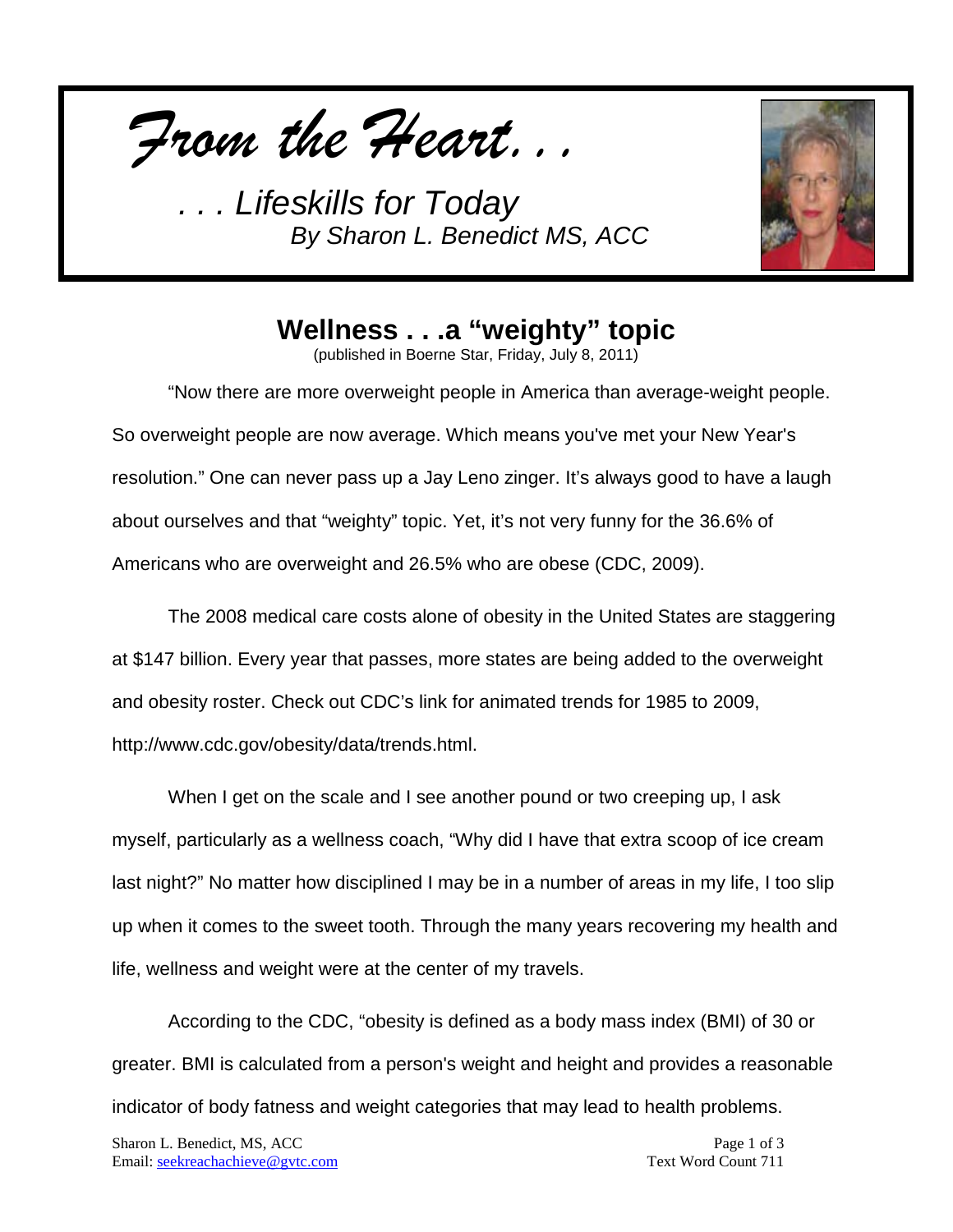Obesity is a major risk factor for cardiovascular disease, certain types of cancer, and type 2 diabetes." In my younger years I had a long list of pre-diagnoses, including hypoglycemia to prediabetic swing and family cardio risk, etc. that definitely got my attention. And I was only 36 years old then. Fast forward to my young at heart more senior years, I continue to map my journey to keep my weight in the healthy range. Fortunately, it's easier to say no to those treats when that small, still voice says, "Remember when? You don't want to go back there do you?" On the positive side, that still voice also tells me, "Look at how far you have come and are in the winning circle in your life. Let's keep moving forward."

As a life/wellness coach, my clients never cease to amaze me at their own courage and commitment to their goals and overcoming challenges. They continually remind me of the lessons I learned along the way and the need for a refresher periodically. So, I offer here a few gems that have kept me moving forward from the early 1980s to today. May they bring you renewed hope and commitment to your own wellness travels and "weighty" challenges.

- 1. I shared the journey with my family, and it made all the difference in keeping me on track and motivated.
- 2. I sought wellness providers who became my advocates and friends along the way. We journeyed as fellow students of life and wellness options personally tailored to me.
- 3. I learned that I could give up to gain. So, as I gave up some unhealthy choices, at the same time, I chose something healthy and uplifting for the body and soul. The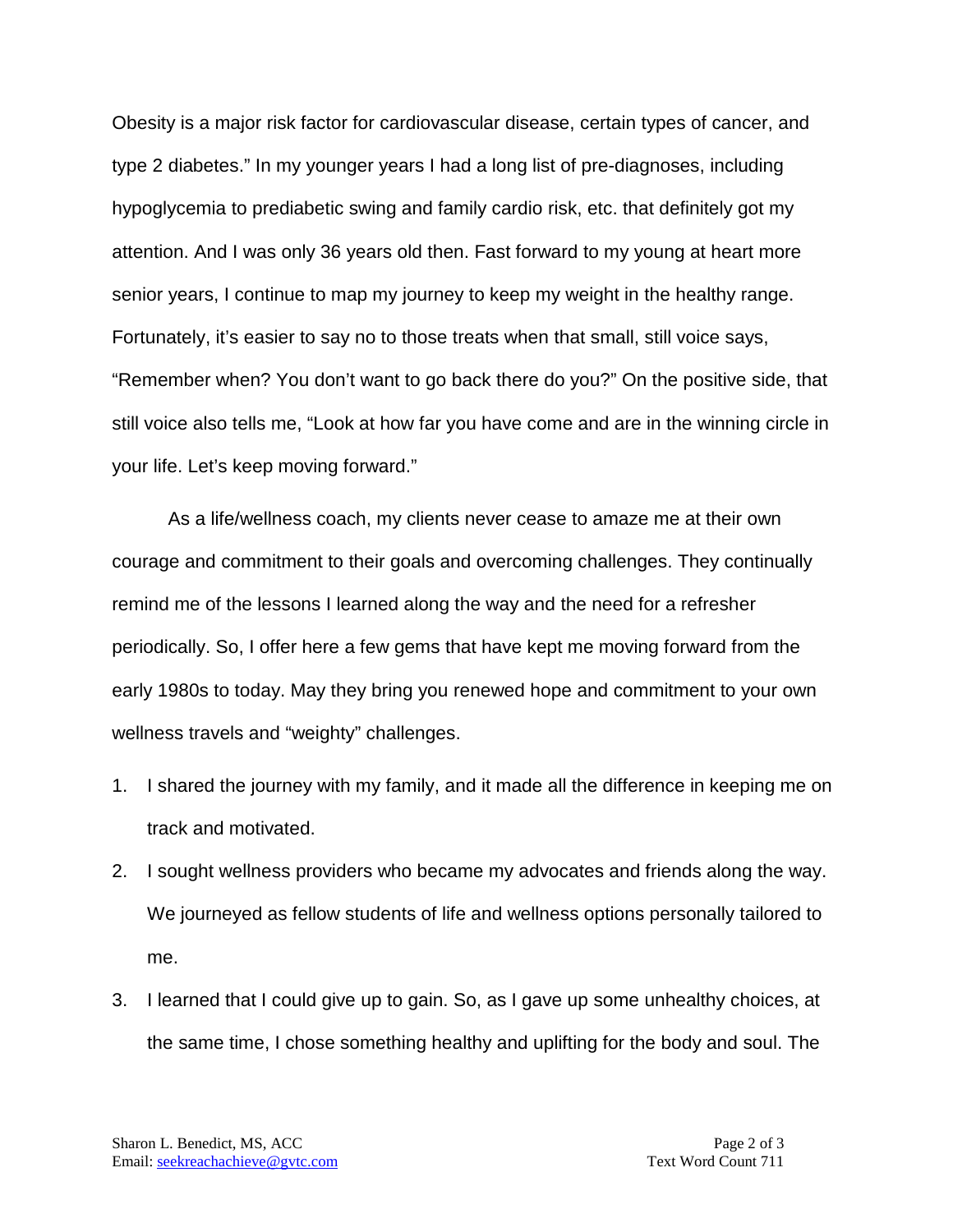incredible variety of available healthy, enjoyable foods was a delightful journey of discovery for me.

- 4. I bought some great cookbooks and learned that it was fun and creative to cook and bake healthy. I even ground my own grain and baked my own breads. What a fragrant treat that was. I even found snack and cookie recipes I grew to love that became a natural part of my daily calories.
- 5. My husband started a vegetable garden that introduced me to a whole new world of taste never found in the grocery store produce. I grew to love my veggies!
- 6. As my new healthy lifestyle became natural to my everyday life, I could fudge a little and again. But made sure I always kept my wellness routine every day intact.
- *7.* I shared the journey with a few friends to help us all stay accountable to our goals and commitments while having some fun along the way.

*<sup>\*\*\*\*\*\*</sup>*

*Sharon L. Benedict, MS, ACC, is a certified life/wellness coach-consultant, specializing in lifeskills, wellness, and creative arts development for individuals, businesses and organizations [\(www.harvestenterprises-sra.com\)](http://www.harvestenterprises-sra.com/).She welcomes your questions and comments and can be contacted at [seekreachachieve@gvtc.com.](mailto:seekreachachieve@gvtc.com)*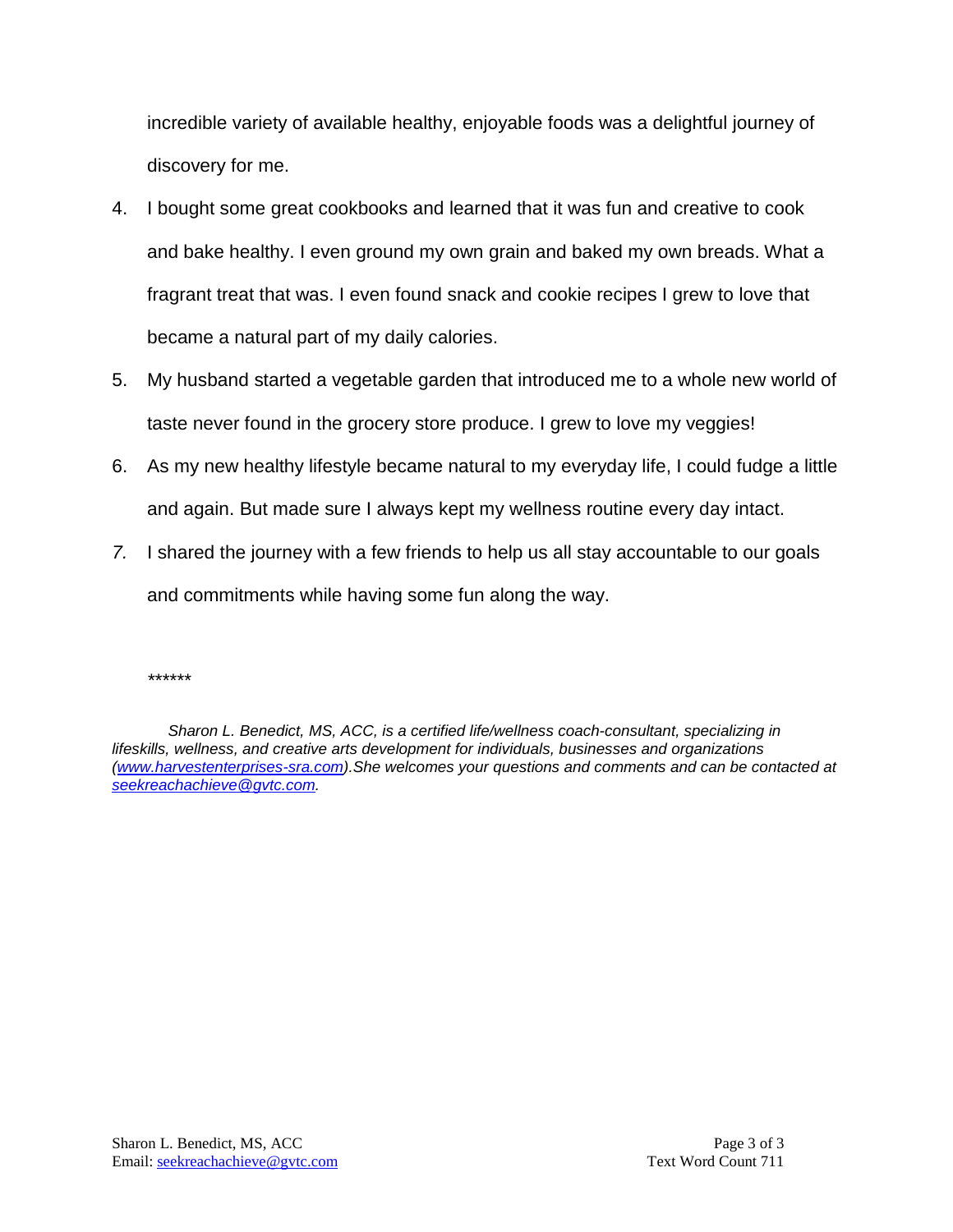*From the Heart...*



## **The World of Wellness**

(published in Boerne Star, Friday, July 15, 2011)

What do you see as your World of Wellness? Is it just your family physician, dentist, pharmacist, physical therapist? Or are you familiar with the three worlds of wellness all wrapped up together? Before I mention what they are, we all know the word, Wellness, means many things to many people. Yet, more than any time in our history, the opportunity to seek, reach, achieve, and sustain wellness is right before us.

Those three worlds are Conventional/Allopathic Medicine,

Complementary/Alternative Medicine, and Integrative Medicine. Why three worlds and not one yet? The reason is obvious to any patient who visits their family physician for their annual physical or when trying to get help curing the common cold, at least for the moment. Although progress is being made, these worlds still seem to be battling each other; or at least, they are trying to engage in friendly competition and conversation. In the meantime, we patients are the ones who must seek advocates ourselves in these three worlds of wellness, while our healthcare system catches up.

For the past 150 years, just like rival siblings, both conventional and complementary/alternative medicine have been on a journey together. For the past 30 years, pioneers in our nation's integrative & wellness movement have paved the way for us all. Five years ago, in a book called The Wellness Revolution, economist Paul Zane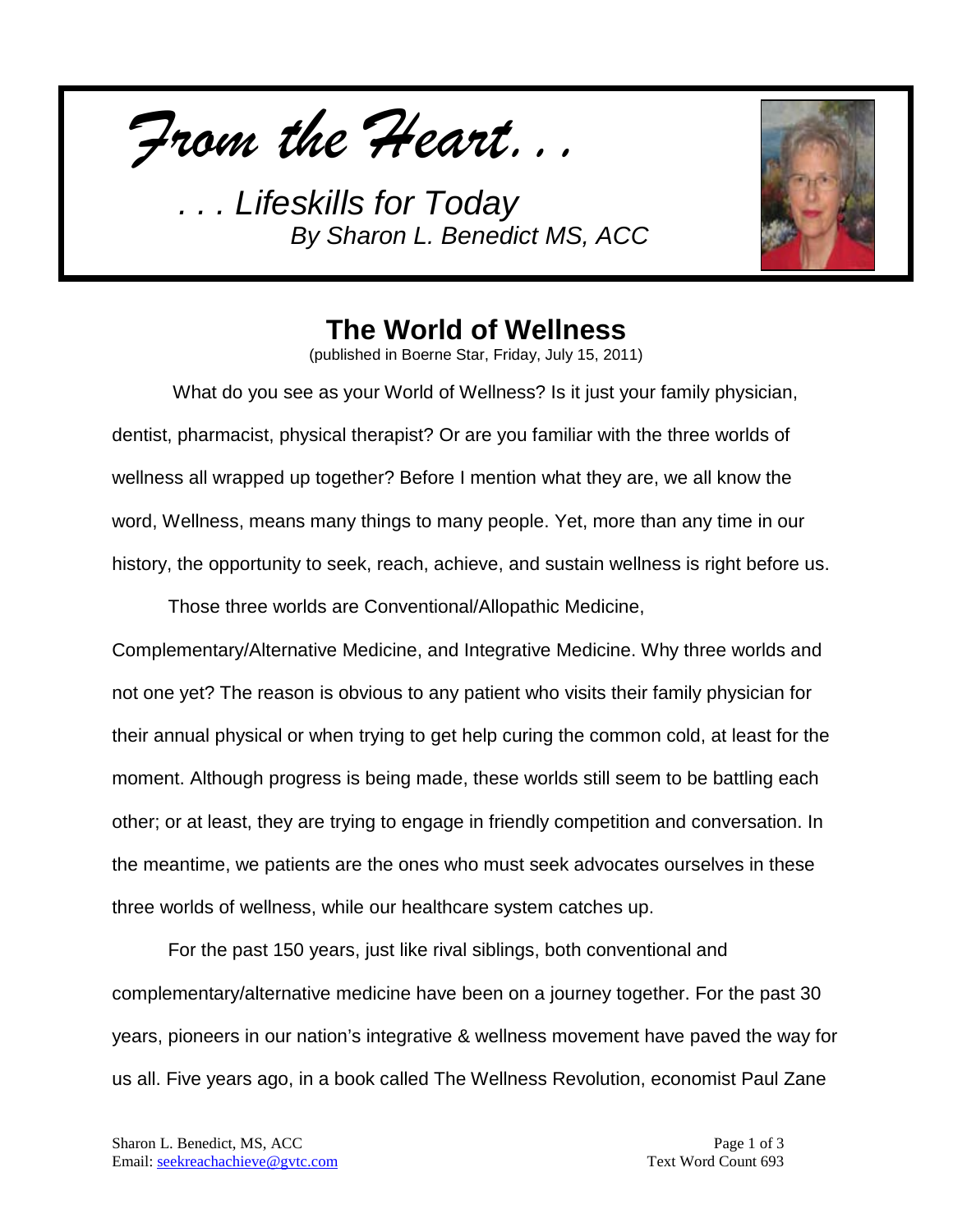Pilzer outlined an emerging \$200 billion wellness industry. Today, as fully explained in his new updated book, The New Wellness Revolution, this industry has grown to \$500 billion, and it's just getting started.

Why, you may ask? How has this come about when we are being told today our healthcare system in on the verge of collapse or at best, a major crisis with healthcare costs? The answer—Wellness is much more than clinical therapeutics, curative crisis medicine, and insurance coverage. Although there are so many definitions offered within our nation's healthcare/wellness world, here is what I consider to be the best definition of wellness offered by Michael Arloski, PhD, a fellow wellness coach who wrote one of our nation's top coach's reference on helping client make permanent lifestyle changes, *Wellness Coaching for Lasting Lifestyle Change*:

**"Wellness is a conscious, self-directed and evolving process of achieving full potential. Wellness is multi-dimensional and holistic (encompassing such factors as lifestyle, mental, and spiritual wellbeing and the environment). Wellness is positive and affirming."**

As you read this definition, ask yourself these questions and give yourself some "wellness" time to answer and write them down. First, What wellness goals do you have to achieve your full potential? What multi-dimensional & wholistic healthcare and wellness providers do you have on your team? As you review your wellness goals, how have you set those goals, short-term (3-6 months) and long-term (1 year to a lifetime)? Once you have your answers written down, have a family conversation to establish goals for the whole family. You will find the journey will offer encouragement, support, and accountability for each other.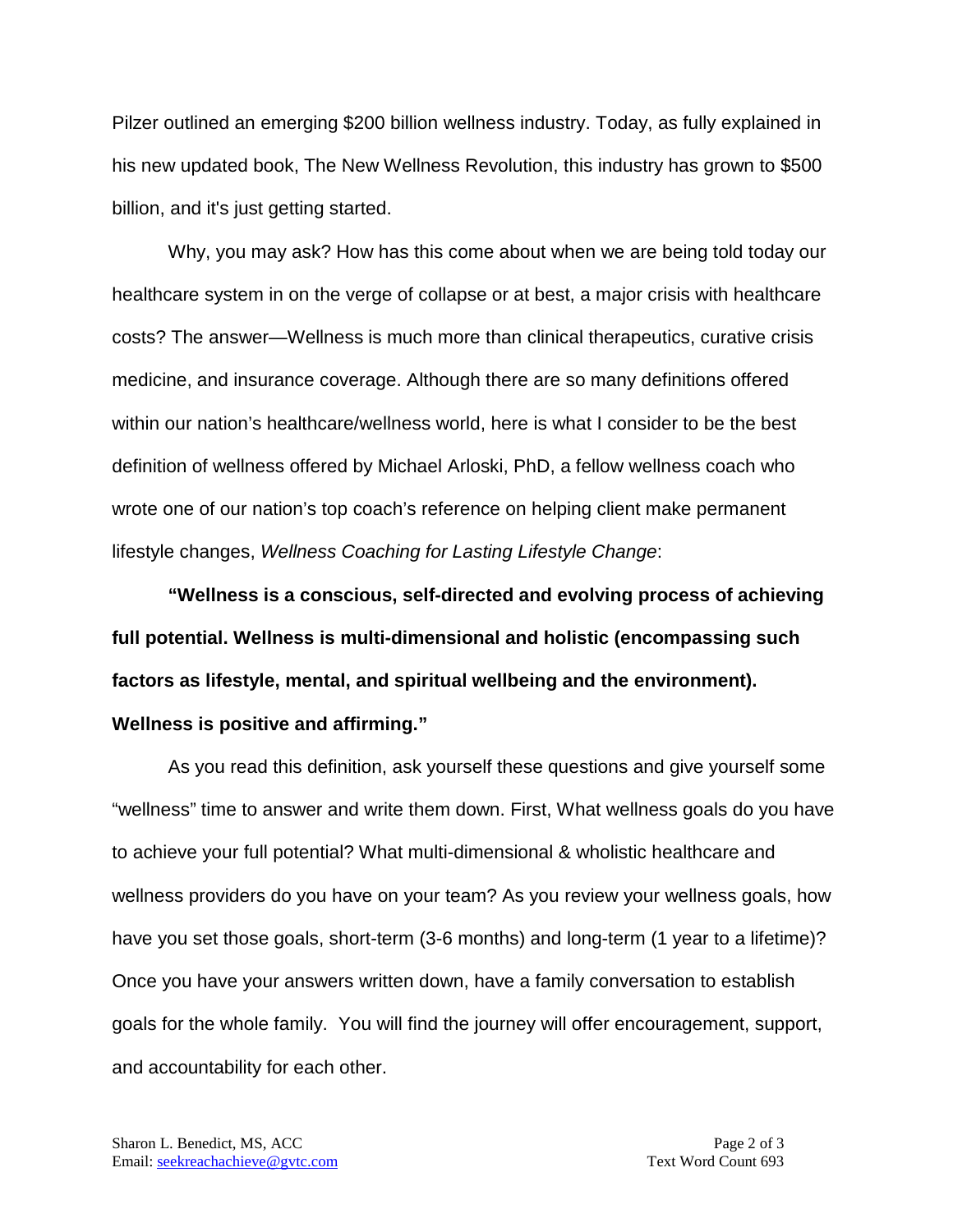Our full potential for wellness is never achieved alone. As John W. Travis, MD, shares with us in his *Wellness Workbook,* wellness is a choice…. a decision you make to move toward optimal health. Wellness is a way of life…a lifestyle you design to achieve your highest potential for well-being. Wellness is a process…a developing awareness that there is no end point, but that health and happiness are possible in each moment, here and how.

Wellness is a balanced channeling of energy…energy received from the environment, transformed within you, and returned to affect the world around you. Wellness is the integration of the body, mind, and spirit…. the appreciation that everything you do, and think, and feel, and believe has an impact on your state of health. Wellness is the loving acceptance of yourself.

I then offer that the center of all wellness is Relationships! Illness starts with "I," but Wellness starts with "WE." Take advantage of the gift of relationships you have for your health and lasting wellbeing.

*\*\*\*\*\*\**

*Sharon L. Benedict, MS, ACC, is a certified life/wellness coach-consultant, specializing in lifeskills, wellness, and creative arts development for individuals, businesses and organizations [\(www.harvestenterprises-sra.com\)](http://www.harvestenterprises-sra.com/).She welcomes your questions and comments and can be contacted at [seekreachachieve@gvtc.com.](mailto:seekreachachieve@gvtc.com)*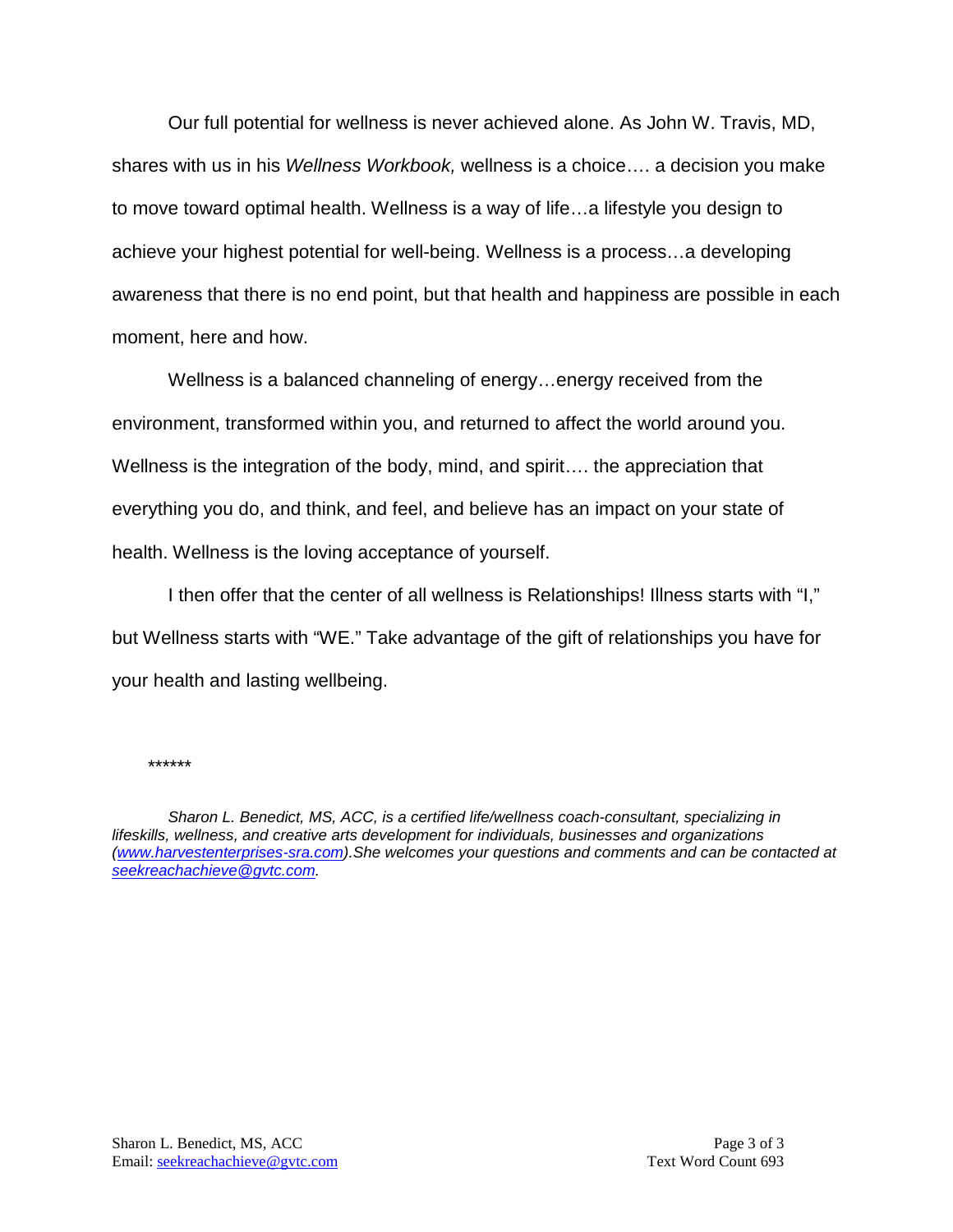*From the Heart...*



# **Wellness—oh the stress of it!**

(published in Boerne Star, Friday, July 22, 2011)

"I get plenty of exercise jumping to conclusions, pushing my luck, and dodging

deadlines." The unknown author of this phrase clearly illustrates how many of us dodge

making wellness a natural and positive part of our lives. How often have you heard

yourself or someone else say, "I've tried losing weight and nothing works."

How about "My wife used to be so slender and beautiful. She's got to do

something about it." Now that's pushing your luck with your spouse! And does this

sound familiar? "I'll start the exercise program next month. I'm just too busy."

Even if we think that jumping, pushing, and dodging feels good for the moment,

the stress of the consequences eventually hits us. Where does your predominant stress

come from? How about a short stress status here? Which statement below represents

your current stress management level?

- 1. I am under stress most of the time but do not intend to seek ways to alleviate it at this time. Although I do not have the support I need and have a difficult time with change, dealing with conflict, and physically relaxing, I do not intend to find ways to solve it any time soon. I feel I need to do everything myself; so saying "no" or delegating doesn't happen for me.
- 2. I am under stress most of the time but am thinking about seeking ways to alleviate the stress within the next six months. I am also thinking about ways to get the support I need, more easily deal with change, conflict, and physically relax. I know I also need to find a ways to have more control in my life and learn how to say "no" more often.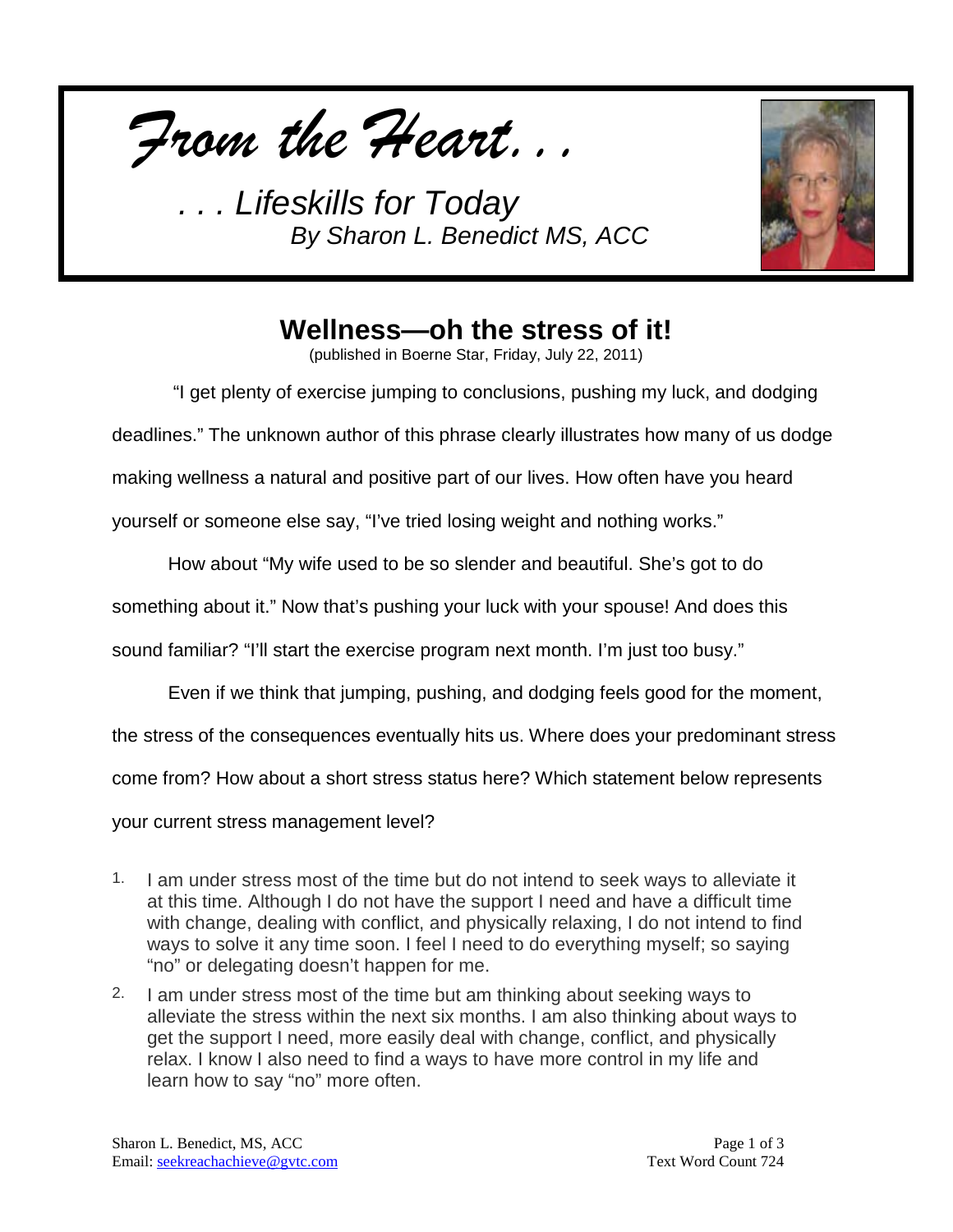- 3. I know I am under stress most of the time and intend to seek ways to alleviate stress within the next thirty days. I have researched and chosen one specific area at this time to get the support I need, and more easily deal with change as well as conflict. I will then focus this week on learning how to physically relax, say "no" more easily, and have more balance in my life.
- 4. I now have less stress in my life but need to continue to find specific ways to gain more support and more easily deal with change and conflict. I have set up a daily and weekly routine to help myself physically relax, say "no" more easily, and have more balance in my life.
- 5. I now have much less stress in my life and have the support I need as well as enough physical relaxation. I deal well with conflict and am able to quiet my thoughts. I also have effective ways of dealing with change. I delegate and say "no" easily. I feel balanced in all areas of my life.

I found myself somewhere between #3 and #4 these recent days. And it surprised me.

Marcus Aurelius Antoninus, Roman Emperor from 121-180 AD, was quoted saying, "If you are distressed by anything external, the pain is not due to the thing itself but to your own estimate of it; and this you have the power to revoke at any moment." I found myself needing to spend some quality time seeing how I handle my stress, no matter its origin, after scoring myself and reading this. Do I really have the power to revoke, if not the stress, my own estimate of it?

As my coaching colleague and friend, Carolyn, teaches, we always have a choice, even when we don't seem to have control over the circumstance. In all of life, there is Reality. Then there is Truth to see possibilities in spite of that reality. Then comes Opposition from within or somewhere out there. Then comes Choice—to see and embrace that life just may not be as bad as it feels or I estimate the problem or challenge to be.

I then remembered that the character for crisis in Chinese means both "peril" and "opportunity." So, today I choose "opportunity." to see whatever challenge and stress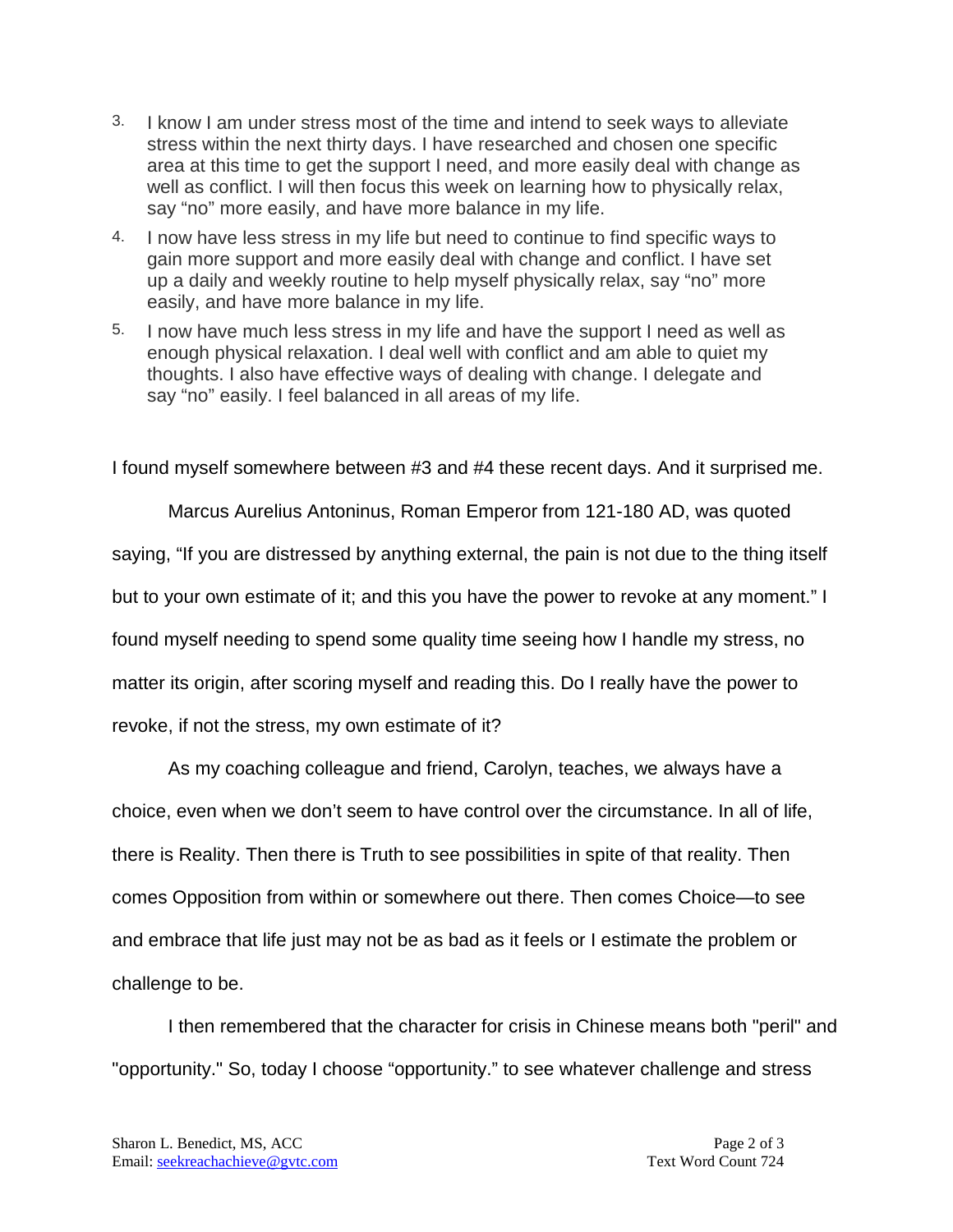that accompanies the circumstance as an opportunity for higher wellness in my life. I hope you do too.

*\*\*\*\*\*\**

*Sharon L. Benedict, MS, ACC, is a certified life/wellness coach-consultant, specializing in lifeskills, wellness, and creative arts development for individuals, businesses and organizations [\(www.harvestenterprises-sra.com\)](http://www.harvestenterprises-sra.com/).She welcomes your questions and comments and can be contacted at [seekreachachieve@gvtc.com.](mailto:seekreachachieve@gvtc.com)*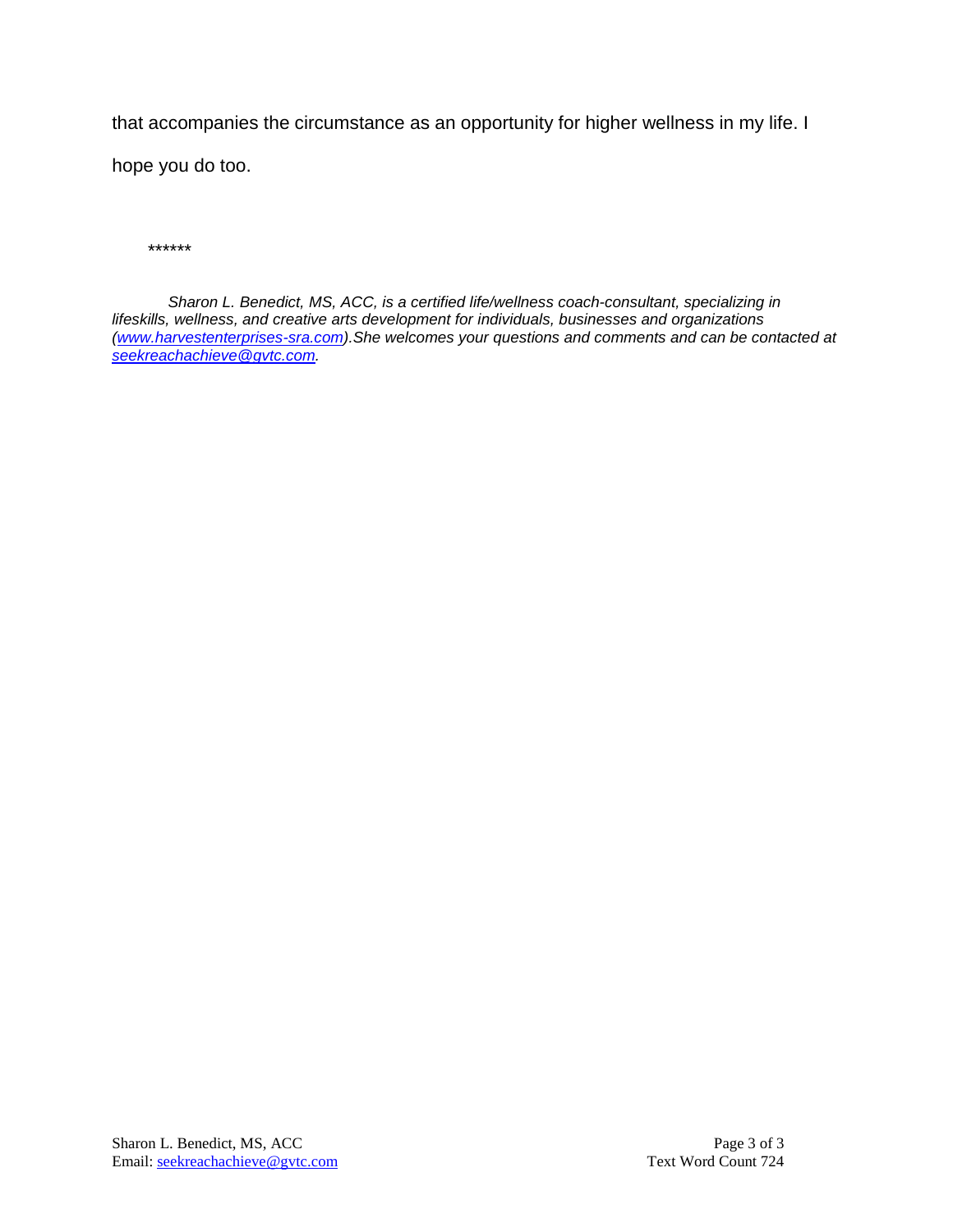*From the Heart...*



**Wellness—Eat, Drink, & Be Merry**

(published in Boerne Star, Friday, July 29, 2011)

When putting on a party, the invitation often says come "Eat, drink, and be merry." But, of course, we leave out the last part of the phrase, "for tomorrow we die." What a damper on the party that would be! Yet, how do we understand and balance the merry with the "morrow" and still be healthy and have a good time?

Many have been curious where the phrase or at least part of it even came from. Some say Shakespeare; even Erma Bombeck, or Lewis C. Henry who may have given us another version. "Eat, drink, and be merry, for tomorrow we diet." This one is definitely less morbid but still not having a good time, right?

Well, the original phrase was actually derived from a bible verse or two. The first possible was Isaiah 22:13 (NKJV). "But instead, joy and gladness, Slaying oxen and killing sheep, Eating meat and drinking wine: 'Let us eat and drink, for tomorrow we die!'" Another comes from Ecclesiastes 8:15 (NKJV). "So I commended enjoyment, because a man has nothing better under the sun than to eat, drink, and be merry; for this will remain with him in his labor *all* the days of his life which God gives him under the sun."

Well, where is the good times in these verses as well? Maybe we need to look a little closer to the meaning behind the message. I bet you already know the punch line.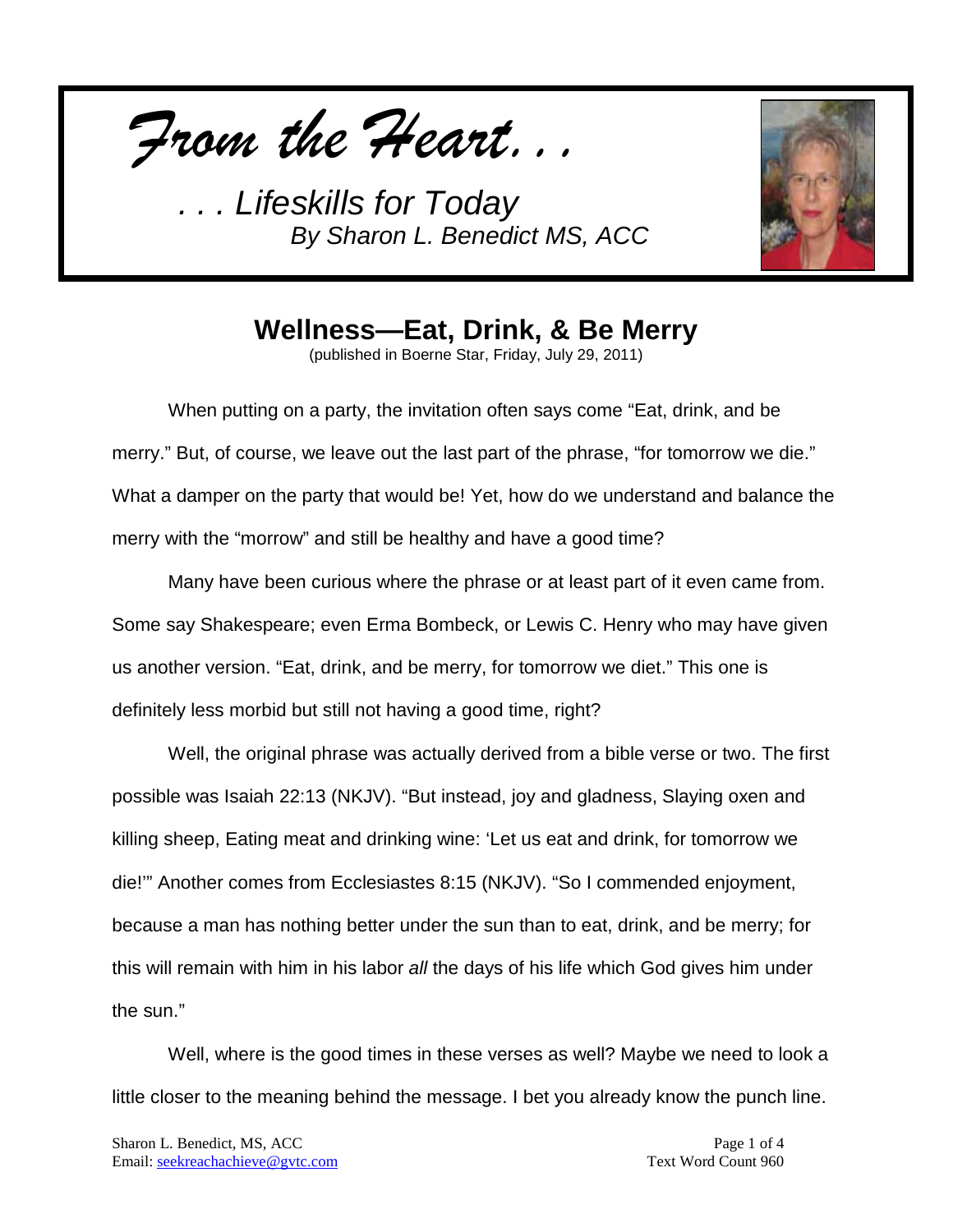Here it is . . . *Wellness in eating, drinking, and being merry comes with moderation in all things.* Yes, there's that word, moderation. You may ask, "How can anyone have a good time at a party or anytime when moderation puts the brakes on?" Just remember how you felt in the morning when you ignored moderation in eating, drinking, or even in being merry when it took you over the edge to the ridiculous and dangerous.

Moderation can actually increase your merry over the long-term. For tomorrow, the next week, the next year, you can wake up sober, sane, and steady for each new day. Life then is celebrated with purpose in support of your values which sustains you through any challenge and opportunity coming your way.

I recently read a great article from Rosabeth Moss Kanter, professor, Harvard Business School, and the author of Confidence and SuperCorp. She offered five tips for managing under uncertainty and the challenges of our time. I believe they apply quite nicely to achieving wellness while we eat, drink, and be merry in moderation throughout our lives. What are the parallels? See the parallels bracketed in all caps after each tip.

**Provide certainty of process**. Even if we can't tell people what the outcome will be, we can provide clarity about when information will be provided…To have some things that the community or family does together regularly, no matter what, increases the ability to get on with the action even if situations aren't yet fully resolved. [STATE YOUR VALUES AND PURPOSE, SEEK CLARITY, AND TAKE YOUR FIRST ACTION IN YOUR WELLNESS PROCESS.]

**Tackle maintenance and repair.** Uncertain times, when some things are on hold, provide a good opportunity for fix-ups and clean-ups. Uncertainty makes it tempting to let things deteriorate (maybe we won't keep this office going or live in this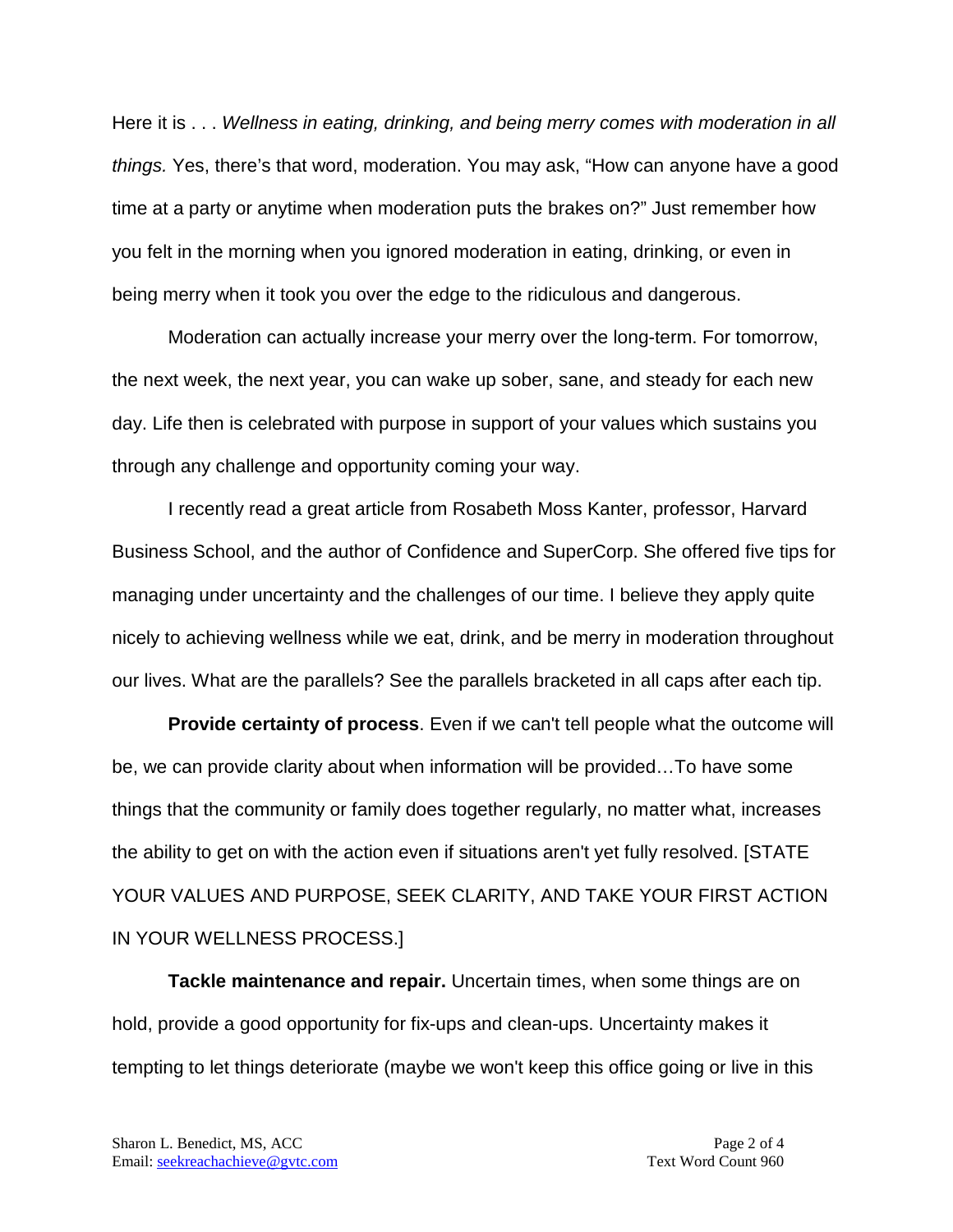place any longer). But fixing things that can be improved represents productive action. For example, for job-seekers, embarking on a fitness regiment can add energy, lift spirits, and potentially make the person more attractive to a potential employer. [BEGIN WITH WHAT YOU CAN DO RIGHT NOW THAT WILL ENCOURAGE YOU TO KEEP MOVING FORWARD IN SUPPORT OF YOUR VALUES AND PURPOSE FOR WELLNESS.]

**Let ideas flow**. Opening the brainstorming faucet washes away some uncertainty. Since uncertainty leads to rampant gossip and speculation anyway, it can be a good time to harness imagination toward productive ends. . . Brainstorming about possible futures stimulates imagination about what to do under nearly any circumstance. . . Seeds of innovation could sprout. [IMAGINE WHAT YOU WANT YOUR WELLNESS FUTURE TO BE AND BRAINSTORM WITH OTHERS WHO ARE ON THE SAME JOURNEY.]

**Mobilize appreciation for key constituencies**. Showing appreciation to valued customers is the business equivalent of gathering loved ones to reminisce about wonderful times together. Thanking customers for their loyalty or appreciating suppliers for their contributions doesn't involve making promises, but it does make friends. . .That can pay off regardless of changing directions. [RECOGNIZE & APPRECIATE THOSE AROUND YOU WHO UNDERSTAND AND SUPPORT YOUR VALUES AND PURPOSE TOWARD WELLNESS. IT WILL MAKE ALL THE DIFFERENCE NO MATTER THE DIRECTION YOU TAKE.]

**Use purpose and values to "think beyond."** Emphasizing who we are and what we stand for reminds people of the long-term, of the march of history beyond